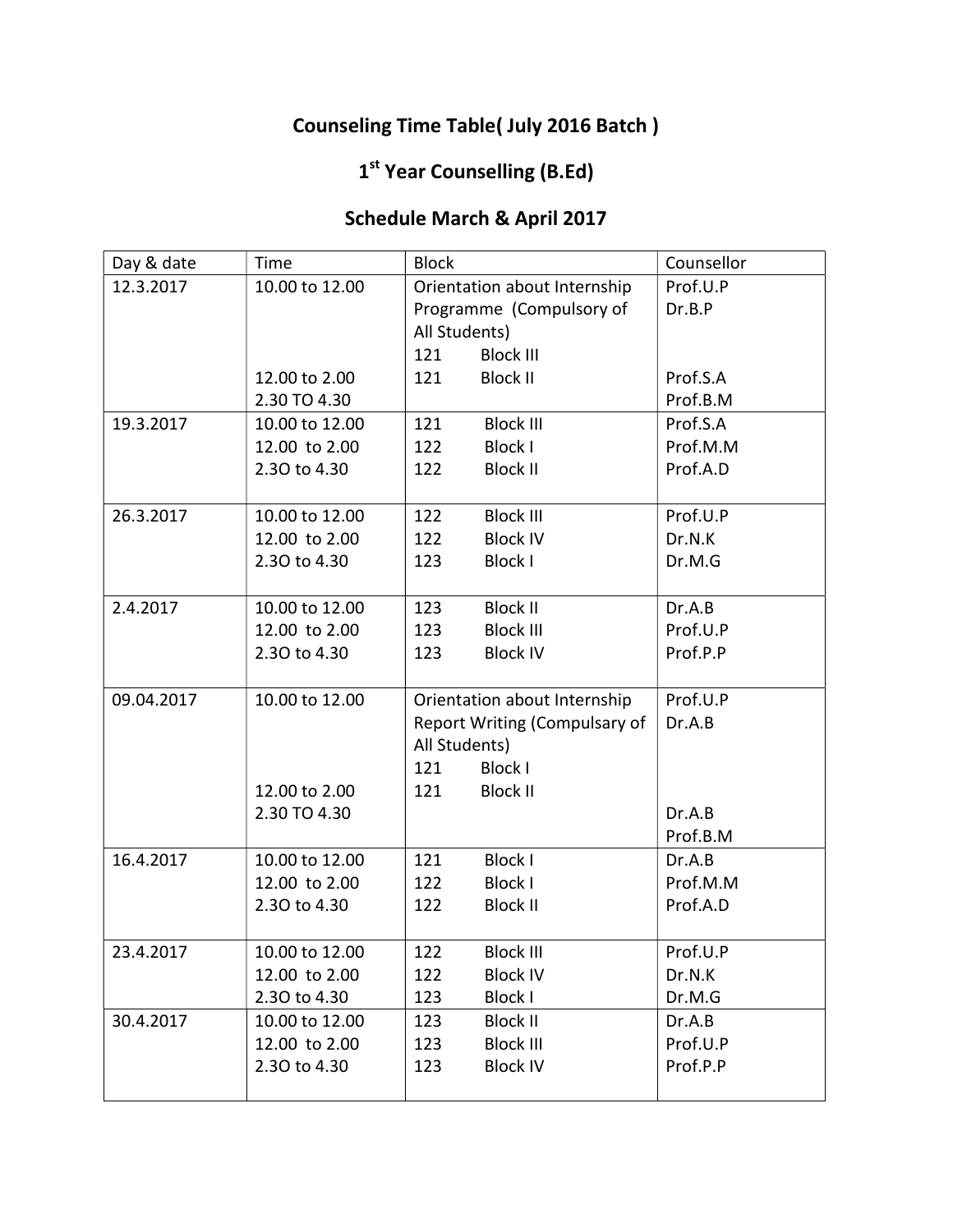### B.ED COUNSELLING

#### TIME TABLE

#### **BATCH 2017**

| Day & date | Time           | Course                  | Counsellor                      |
|------------|----------------|-------------------------|---------------------------------|
| 6.8.2017   | 10.30 to 12.30 | 121                     | Prof. M.M                       |
|            | 12.30 to 2.30  | 122                     | Prof.U.P                        |
| 13.8.2017  | 10.30 to 12.30 | 124                     | Dr.B.P                          |
|            | 12.30 to 2.30  | 125                     | Prof.A.D                        |
| 20.8.2017  | 10.30 to 12.30 | 123                     | Dr.A.B                          |
|            | 12.30 to 2.30  | 141, 142, 143, 144, 145 | Dr.A.B, Prof.P.P, S.A, B.M, U.P |
| 27.8.2017  | 10.30 to 12.30 | 121                     | Prof.M.M                        |
|            | 12.30 to 2.30  | 122                     | Prof.U.P                        |
| 10.9.2017  | 10.30 to 12.30 | 125                     | Prof.P.P.                       |
|            | 12.30 to 2.30  | 124                     | Dr.B.P                          |
| 17.9.2017  | 10.30 to 12.30 | 125                     | Prof.P.P.                       |
|            | 12.30 to 2.30  | 141, 142, 143, 144, 145 | Dr.A.B, Prof.P.P, S.A, B.M, U.P |
| 24.9.2017  | 10.30 to 12.30 | 121                     | Prof.M.M                        |
|            | 12.30 to 2.30  | 122                     | Prof.U.P                        |

| 1.10.2017 | 10.30 to 12.30 | 123                 | Dr.A.B                      |
|-----------|----------------|---------------------|-----------------------------|
|           | 12.30 to 2.30  | 124                 | Dr.B.P                      |
| 8.10.2017 | 10.30 to 12.30 | 125                 | Prof.A.D                    |
|           | 12.30 to 2.30  | 141,142,143,144,145 | Dr.A.B,Prof.P.P,S.A,B.M,U.P |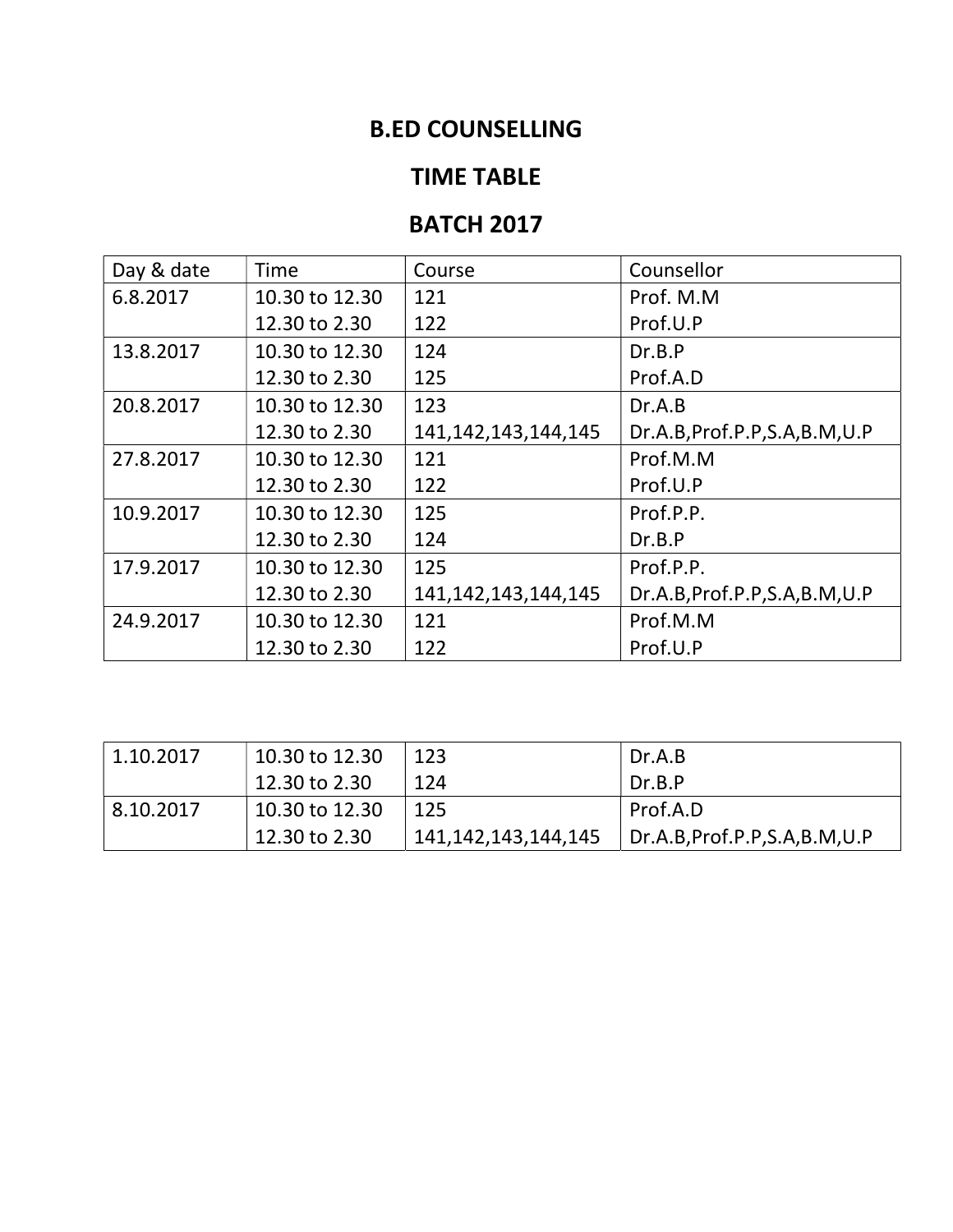## COUNSELLING SESSION

# PGDEMA ( JAN 2017)

|          | 1.7.2017 3.00 to 5.00    | MES-41                   | <b>BLOCK I</b>                   | Dr.A.B   |
|----------|--------------------------|--------------------------|----------------------------------|----------|
| Saturday |                          |                          |                                  |          |
| 2.7.2017 | 10.00 to 12.00           | $MES-42$                 | <b>Block II</b>                  | Prof.A.D |
|          | Sunday 12.00 to 2.00     | $MES-43$                 | <b>Block I</b>                   | Dr.B.P   |
|          |                          |                          |                                  |          |
|          | 8.7.2017 3.00 to 5.00    | MES-44 Block I           |                                  | Prof.U.P |
| Saturday |                          |                          |                                  |          |
|          |                          |                          |                                  |          |
| 9.7.2017 | 10.00 to 12.00           |                          | MES-45,46,48 Block I U.P,B.P,A.B |          |
|          | Sunday 12.00 to 2.00     | MES-41                   | <b>Block II</b>                  | Dr.A.B   |
|          |                          |                          |                                  |          |
|          | 15.7.2017 3.00 to 5.00   | <b>MES-42</b>            | <b>Block II</b>                  | Prof.A.D |
| Saturday |                          |                          |                                  |          |
|          |                          |                          |                                  |          |
|          | 16.7.2017 10.00 to 12.00 | <b>MES-43</b>            | <b>Block II</b>                  | Dr.B.P   |
| Sunday   | 12.00 to 2.00            | <b>MES-44</b>            | <b>Block II</b>                  | Prof.U.P |
|          |                          |                          |                                  |          |
|          | 22.7.2017 3.00 to 5.00   | MES-45,46,47,48 Block II |                                  |          |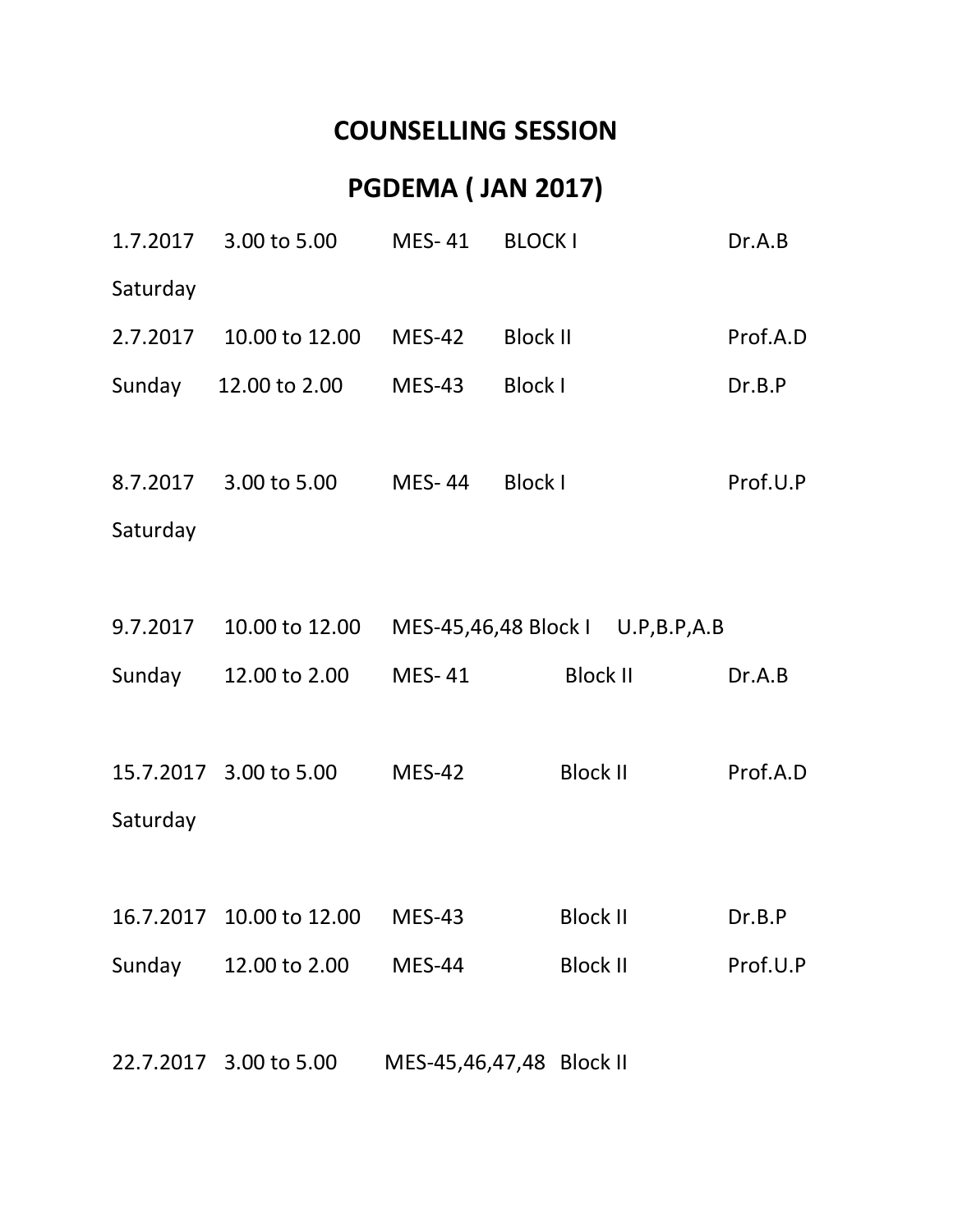## Saturday

| 23.7.2017 | 10.00 to 12.00         | <b>MES-41</b>             | <b>Block III</b> | Dr.A.B       |
|-----------|------------------------|---------------------------|------------------|--------------|
| Sunday    | 12.00 to 2.00          | <b>MES-42</b>             | <b>Block III</b> | Prof.A.D     |
|           |                        |                           |                  |              |
|           | 29.7.2017 3.00 to 5.00 | <b>MES-43</b>             | <b>Block III</b> | Dr.B.P       |
| Saturday  |                        |                           |                  |              |
| 30.7.2017 | 10.00 to 12.00         | <b>MES-41</b>             | <b>Blcok IV</b>  | Dr.A.B       |
| Sunday    | 12.00 to 2.00          | MES-44                    | <b>Block III</b> | Prof.U.P     |
|           |                        |                           |                  |              |
| 5.8.2017  |                        | MES-45,46,47,48 Block III |                  |              |
|           | Prof.U.P,B.P,A.D,A.B   |                           |                  |              |
| Saturday  |                        |                           |                  |              |
|           |                        |                           |                  |              |
| 6.8.2017  |                        | <b>MES-43</b>             | <b>Block IV</b>  | Dr.B.P       |
| Sunday    |                        | <b>MES-42</b>             | <b>Block IV</b>  | Dr.A.B       |
|           |                        |                           |                  |              |
| 12.8.2017 |                        | <b>MES-44</b>             | <b>Block IV</b>  | Prof.U.P     |
| Saturday  |                        |                           |                  |              |
|           |                        |                           |                  |              |
| 13.8.2017 |                        | MES-47,48                 | <b>Block IV</b>  | Prof.A.D,A.B |
|           |                        |                           |                  |              |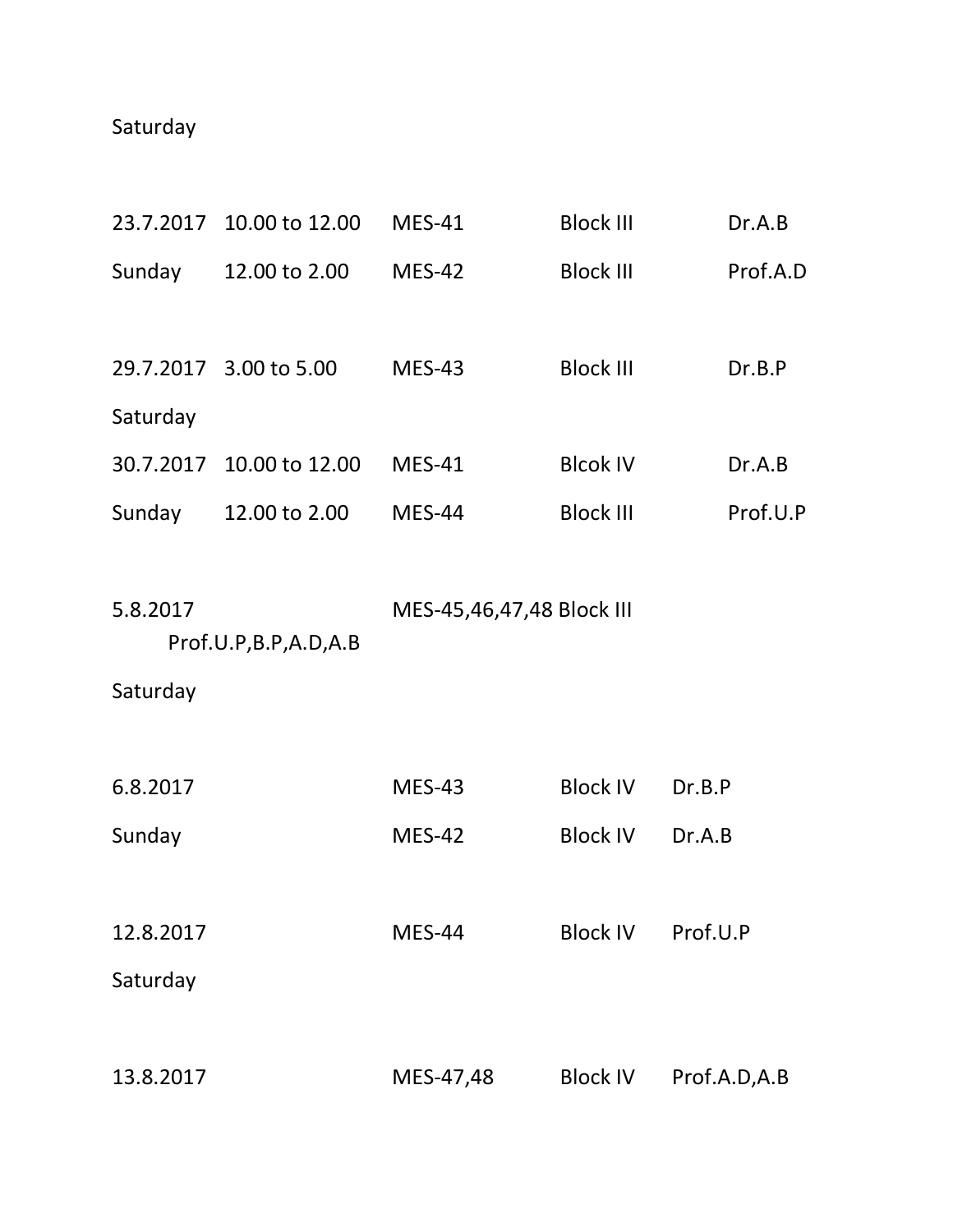| Sunday | <b>MES-45</b> | Block IV Prof.U.P |  |
|--------|---------------|-------------------|--|
|        | MES-46        | Block IV Prof.B.P |  |

## IGNOU 1630P

## COUNSELLING SESSION

# PGDEMA ( JAN 2017)

| 5.8.2017  | MES-45,46,47,48 Block III |                 | Prof.U.P,B.P,A.D,A.B |
|-----------|---------------------------|-----------------|----------------------|
| Saturday  |                           |                 |                      |
| 6.8.2017  | <b>MES-43</b>             | <b>Block IV</b> | Dr.B.P               |
|           |                           |                 |                      |
| Sunday    | <b>MES-42</b>             | <b>Block IV</b> | Dr.A.B               |
|           |                           |                 |                      |
| 12.8.2017 | <b>MES-44</b>             | <b>Block IV</b> | Prof.U.P             |
| Saturday  |                           |                 |                      |
|           |                           |                 |                      |
| 13.8.2017 | MES-47,48                 | <b>Block IV</b> | Prof.A.D,A.B         |
| Sunday    | <b>MES-45</b>             | <b>Block IV</b> | Prof.U.P             |
|           | <b>MES-46</b>             | <b>Block IV</b> | Prof.B.P             |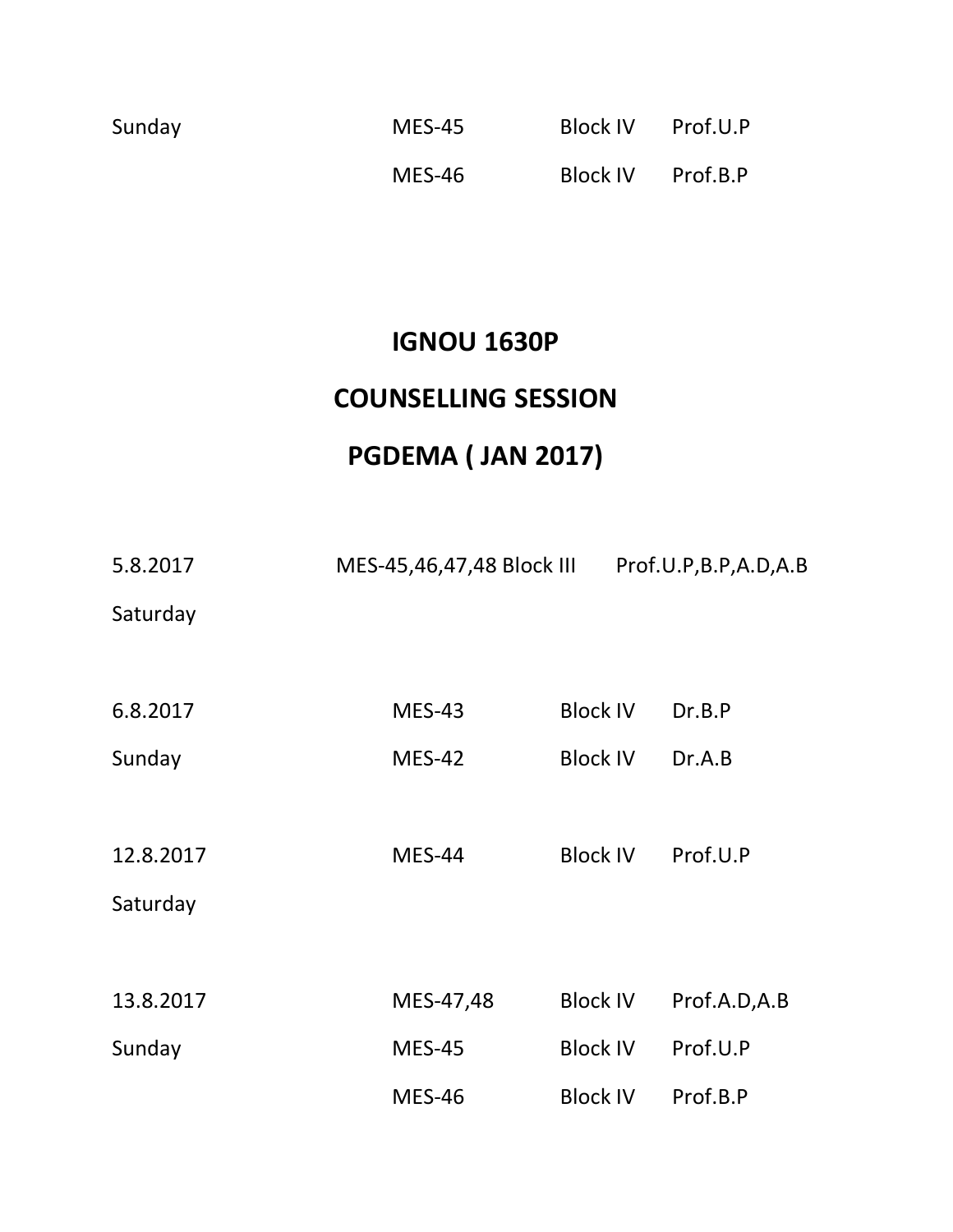## COUNSELLING SESSION

# M.A (Edu) ( JAN 2017)

| 1.7.2017 3 to 5    |             | MES-11        | <b>Block I</b>  | Prof.U.P |
|--------------------|-------------|---------------|-----------------|----------|
| Saturday           |             |               |                 |          |
| 2.7.2017           | 10 to 12    | <b>MES-12</b> | <b>Block I</b>  | Prof.U.P |
| Sunday             | 12 to 2     | <b>MES-13</b> | <b>Block I</b>  | Dr.A.B   |
| 8.7.2017           | $3$ to 5    | <b>MES-14</b> | <b>Block I</b>  | Prof.M.M |
| Saturday           |             |               |                 |          |
|                    |             |               |                 |          |
| 9.7.2017           | 10 to 12    | <b>MES-15</b> | <b>Block I</b>  | Prof.A.D |
| Sunday             | $12$ to $2$ | <b>MES-16</b> | <b>Block I</b>  | Dr.B.P   |
|                    |             |               |                 |          |
| 15.7.2017 3 to 5   |             | MES-11        | <b>Block II</b> | Prof.U.P |
| Saturday           |             |               |                 |          |
|                    |             |               |                 |          |
| 16.7.2017 10 to 12 |             | <b>MES-12</b> | <b>Block II</b> | Prof.U.P |
| Sunday             | 12 to 2     | <b>MES-13</b> | <b>Block II</b> | Dr.A.B   |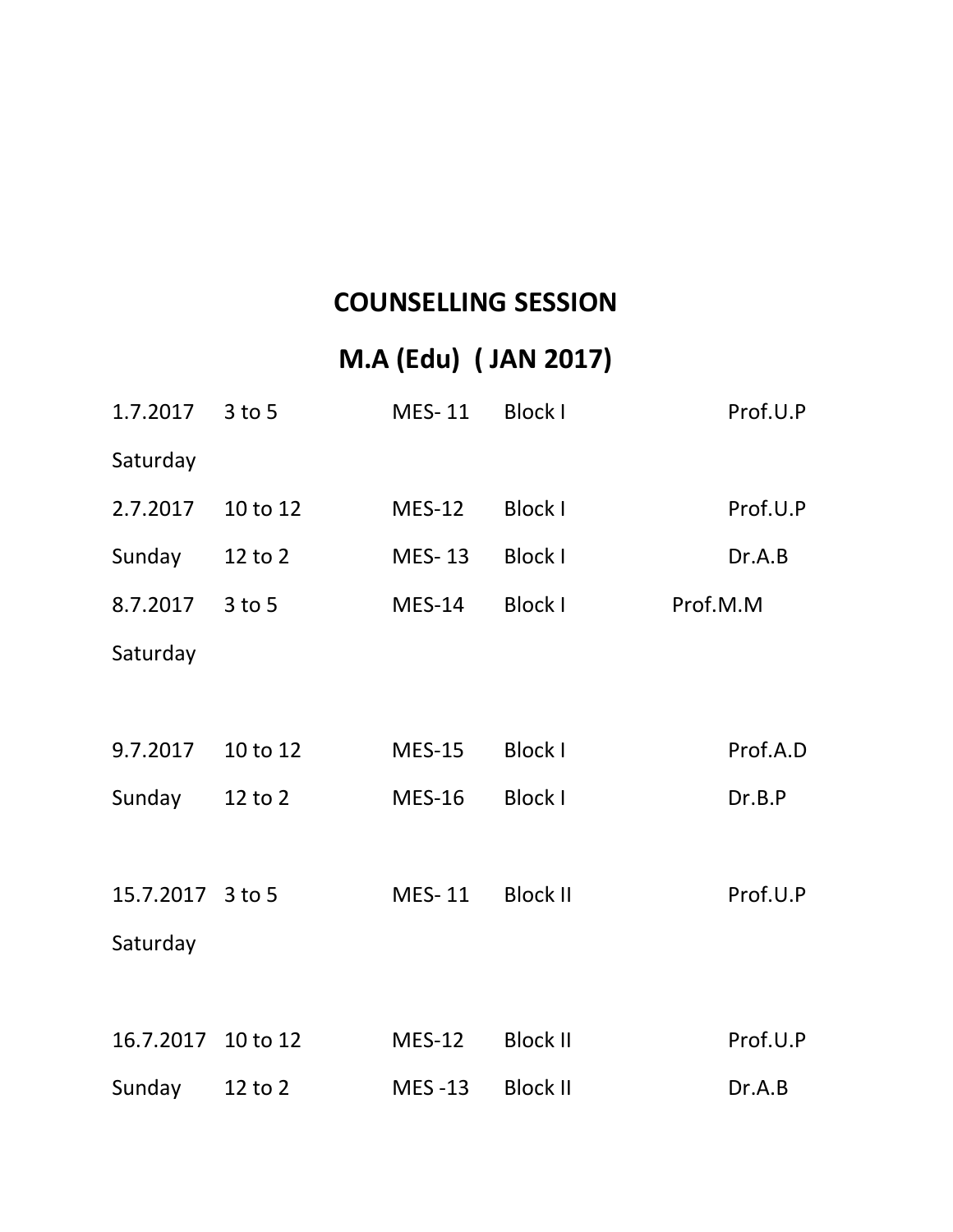| 22.7.2017 3 to 5   |          | $MES-14$             | <b>Block II</b>  | Prof.M.M |
|--------------------|----------|----------------------|------------------|----------|
| Saturday           |          |                      |                  |          |
|                    |          |                      |                  |          |
| 23.7.2017 10 to 12 |          | $MES - 15$ Block II  |                  | Prof.A.D |
| Sunday 12 to 2     |          | $MES - 16$ Block II  |                  | Dr.B.P   |
|                    |          |                      |                  |          |
| 29.7.2017 3 to 5   |          | $MES - 11$ Block III |                  | Prof.U.P |
| Saturday           |          |                      |                  |          |
|                    |          |                      |                  |          |
| 30.7.2017 10 to 12 |          | MES-12 Block III     |                  | Prof.U.P |
| Sunday             | 12 to 2  | MES-13 Block III     |                  | Dr.A.B   |
|                    |          |                      |                  |          |
| 5.8.2017           | 3 to 5   | $MES-14$             | <b>Block III</b> | Prof.M.M |
| Saturday           |          |                      |                  |          |
|                    |          |                      |                  |          |
| 6.8.2017           | 10 to 12 | <b>MES-15</b>        | <b>Block III</b> | Prof.A.D |
| Sunday             | 12 to 2  | <b>MES-16</b>        | <b>Block III</b> | Dr.B.P   |
|                    |          |                      |                  |          |
| 12.8.2017 3 to 5   |          | <b>MES-11</b>        | <b>Block IV</b>  | Prof.U.P |
| Saturday           |          |                      |                  |          |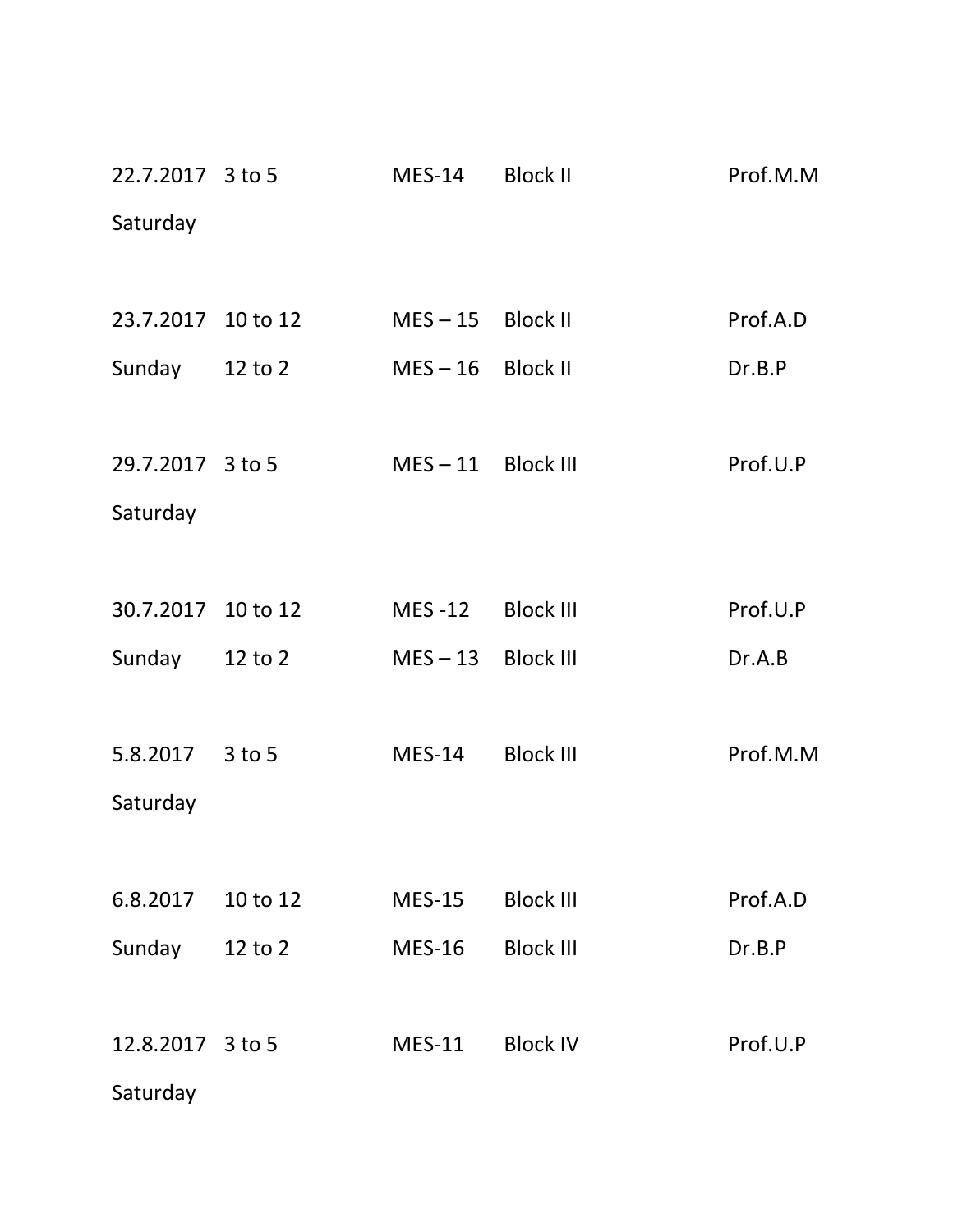| 13.8.2017 10 to 12 |             | $MES-12$      | <b>Block IV</b> | Prof.U.P |
|--------------------|-------------|---------------|-----------------|----------|
| Sunday             | $12$ to $2$ | <b>MES-13</b> | <b>Block IV</b> | Dr.A.B   |
| 19.8.2017          | $3$ to 5    | <b>MES-14</b> | <b>Block IV</b> | Prof.M.M |
| Saturday           |             |               |                 |          |
|                    |             |               |                 |          |
| 20.8.2017 10 to 12 |             | <b>MES-15</b> | <b>Block IV</b> | Prof.A.D |
| Sunday             | $12$ to $2$ | <b>MES-16</b> | <b>Block IV</b> | Dr.B.P   |

## IGNOU 1630P

## COUNSELLING SESSION

# M.A (Edu) ( JAN 2017)

| 5.8.2017  | $3$ to 5 | $MES-14$ | <b>Block III</b> |                  | Prof.M.M |          |
|-----------|----------|----------|------------------|------------------|----------|----------|
| Saturday  |          |          |                  |                  |          |          |
|           |          |          |                  |                  |          |          |
| 6.8.2017  | 10 to 12 |          | <b>MES-15</b>    | <b>Block III</b> |          | Prof.A.D |
| Sunday    | 12 to 2  |          | <b>MES-16</b>    | <b>Block III</b> |          | Dr.B.P   |
|           |          |          |                  |                  |          |          |
| 12.8.2017 | $3$ to 5 |          | <b>MES-11</b>    | <b>Block IV</b>  |          | Prof.U.P |
| Saturday  |          |          |                  |                  |          |          |